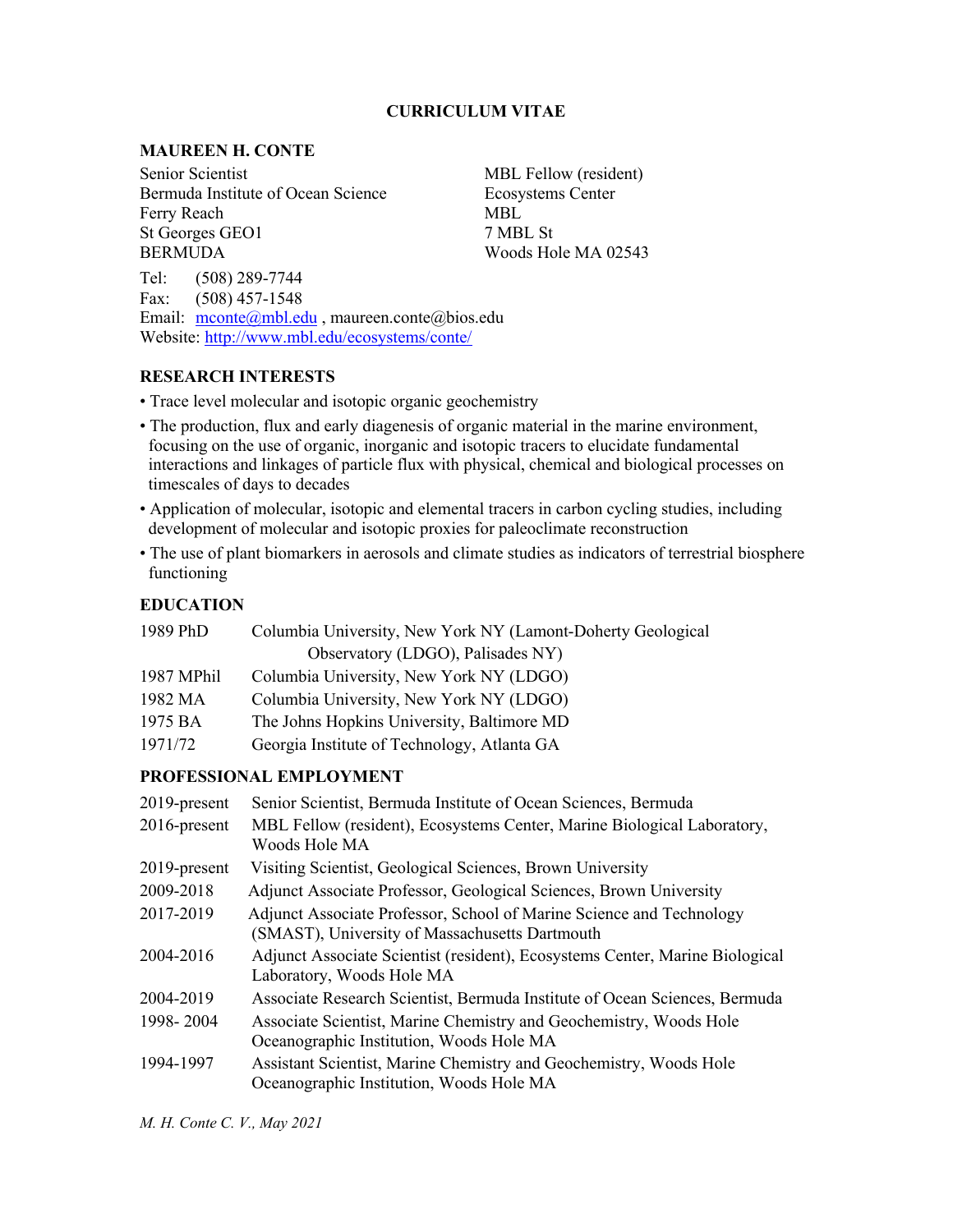| 1994-1995 | Adjunct Research Fellow, Biogeochemistry Research Centre, University<br>of Bristol, UK                     |
|-----------|------------------------------------------------------------------------------------------------------------|
| 1991-1993 | Research Fellow, School of Chemistry and Biogeochemistry Research<br>Centre, University of Bristol, UK     |
| 1989-1991 | Postdoctoral Research Associate, School of Chemistry, University of<br>Bristol, UK                         |
| 1980-1988 | M.A./PhD Research Associate, Lamont-Doherty Geological Observatory<br>of Columbia University, Palisades NY |
| 1978-1980 | Research Associate, The Chesapeake Bay Institute, The Johns Hopkins<br>University, Baltimore MD            |
| 1976-1978 | Research Assistant, The Chesapeake Bay Institute, The Johns Hopkins<br>University, Baltimore MD            |

# **PROFESSIONAL ACTIVITIES/SERVICE**

• Principal Investigator of the Oceanic Flux Program particle flux time-series (1996-present)

In addition to research, facilitating the oceanographic community's use of the OFP sample collection and database and providing sea-going opportunities constitutes a large component of the OFP time-series activities. The OFP cruises also include a large education and outreach component.

### • Oceanographic Research Fleet service:

Chair, Science Oversight Committee, Regional Class Research Vessel (RCRV) construction (2013-present, SOC Chair, 2019-present).

The SOC duties include review of the scientific merit of project-specific plans and processes involved in construction of the new RCRV(s) including, but not limited to, science outfitting and final arrangements, cost and schedule realism, budgeted contingencies, organizational structure and management, and, if required, project descoping decisions. The SOC is currently participating in review of the construction phase for three RCRVs, and providing science oversight and instrumentation recommendations when requested, and participating in planning for science-related sea trials post-construction.

UNOLS Council (2020-present)

The UNOLS Council represents and acts on behalf of the UNOLS membership as the operating and governing body of UNOLS. It monitors UNOLS activities, giving attention to the effective use of available oceanographic facilities and determining the performance of UNOLS institutions in providing access to federally supported facilities for scientists from other institutions.

Chief Scientist Training cruises (RV Wecoma, Astoria Canyon 2011; RV Atlantic Explorer, Barbados-Bermuda 2014)

The CST cruise/workshop is an NSF/UNOLS funded initiative to provide young oceanographers with seagoing experience and research opportunities and to train them how to plan and execute a successful research cruise, from proposal planning to cruise operations to post-cruise reporting and results dissemination. I was mentor on a RV Wecoma cruise in the Astoria Canyon area in 2011. I was PI on the proposal and mentor on a 9 day transect on the Atlantic Explorer across the western subtropical Atlantic (Bridgetown, Barbados to Bermuda) and organized a post-cruise workshop with agency representation at BIOS.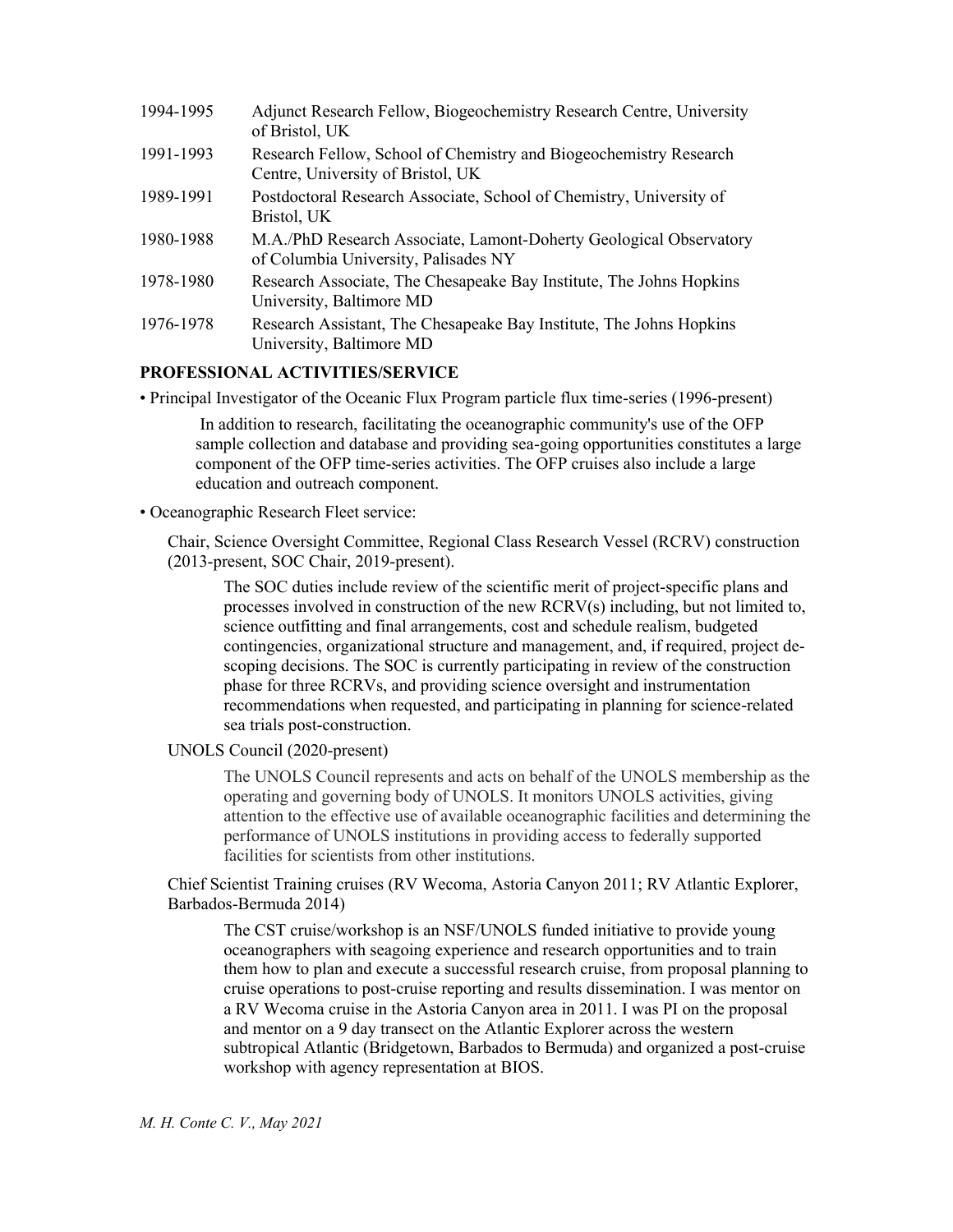Fleet Improvement Committee, UNOLS (2007-2012).

The Fleet Improvement Committee works to assure the continuing excellence of the UNOLS fleet, to improve the capability and effectiveness of individual ships and to assure that the number, mix and overall capability of ships in the UNOLS fleet match the science requirements of academic oceanography in the U.S.

• US Science Review panels:

Gulf of Mexico Research Initiative (GoMRI) panels NSF, various OCE panels Facility User Representative, NSF Subcommittee on Recompetition, Major Research Facilities (2011) Committee of Visitors, NSF. Ocean Science Integrated Program Services (2011) Committee of Visitors, NSF. Ocean Science Integrated Program Services (2008)

• International Geosciences Review Panels:

KIOST East Sea Research Institute, External Program/Facility Reviewer, Iljin, South Korea (2012) Darwin Program, Netherlands (2010) Science Foundation of Ireland (SFI) (2007-2009)

- Activities related to ship operations of R/V Atlantic Explorer at BIOS (ongoing)
- Reviewer for agency proposals (NSF, NERC-UK, French ANR) and sci. journals (e.g. Atmos. Environ., Biogeochem. Cycles, Deep-Sea Res., Geochim. Cosmochim Acta, J. Geophys. Res., Limnol. Oceanogr., Mar. Poll. Bull., Mar. Chem., Nature, Paleoceanogr., Prog. Oceanogr., Science, etc.)

#### **RESEARCH GRANTS**

### *Pending:*

• "Times series particle flux measurements in the Sargasso Sea" - NSF, Chemical Oceanography, 10/21 - 9/24, \$2,336,682

### *Current:*

"Times series particle flux measurements in the Sargasso Sea" - NSF, Chemical Oceanography, 10/18 - 9/21, \$1,507,839

# *Recently ended:*

- •"Nearshore habitat utilization by sea turtles within Massachusetts waters" Massachusetts Environmental Trust (co-PI, 7/18 – 6/19, \$8,290)
- •"Development of a novel SIMS intrashell analytical methodology for pteropod research" (co-PI A. Maas) BIOS Innovative award, 4/17-4/18, \$24,527

## **EDUCATION AND OUTREACH**

*Graduate and early career:*

• Research Co-advisor to MS and PhD students:

-N. Steiger (MS 2019, UMass Dartmouth SMAST, 2017-2019, advisor C. Pilskaln) Thesis topic: Seasonal and intra-annual variability in shell chemistry of planktonic foraminifera *Globigerinoides ruber* (white) morphotypes in the Sargasso Sea: 1998-2010.

-V. Gray (MS 2019, UMass Dartmouth SMAST, 2017-2019, advisor C. Pilskaln) Thesis topic: Environmental controls on *Heliconoides inflatu*s and *Styliola subula* pteropod shell flux and isotopic composition in the Sargasso Sea.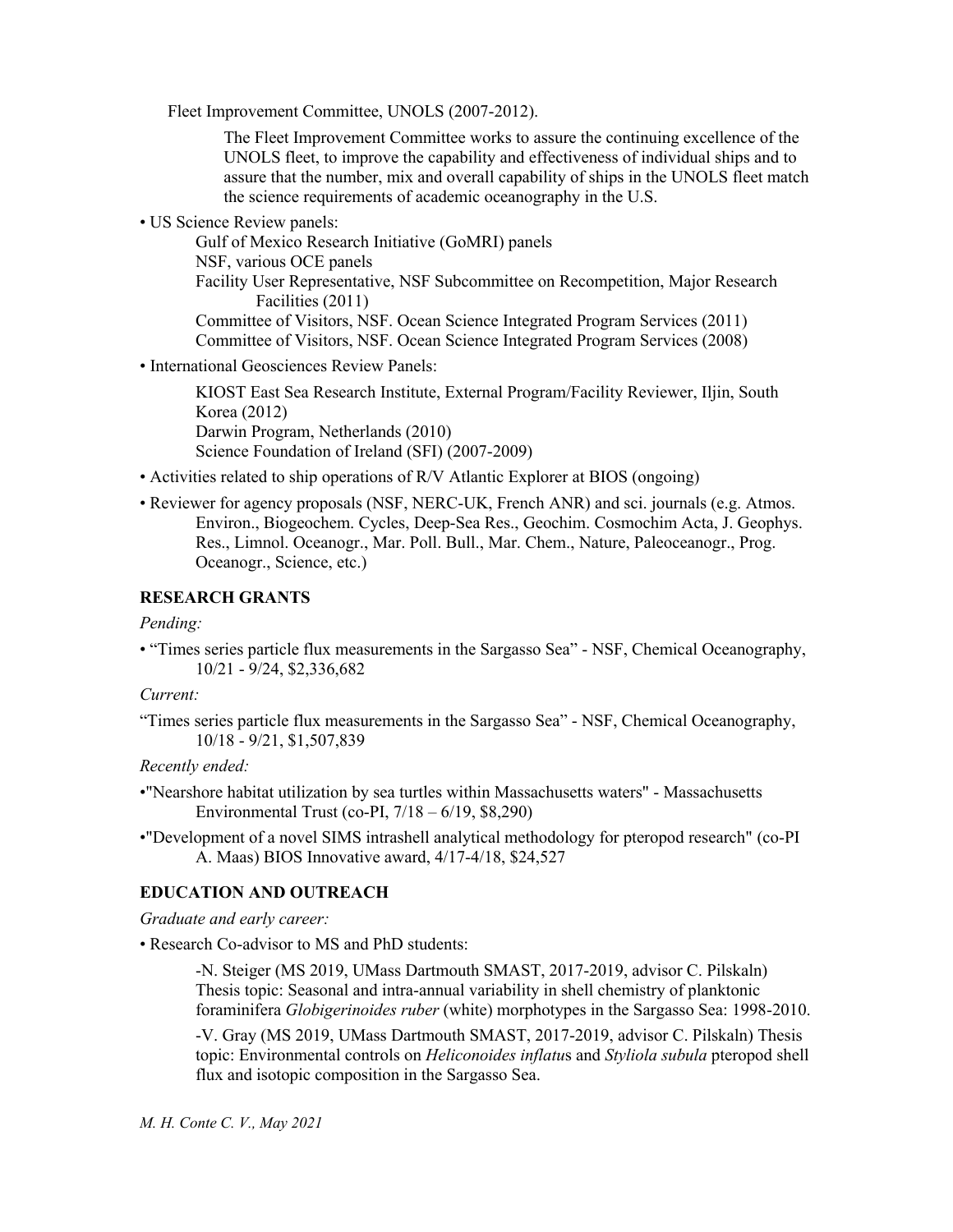-Y. Zheng (PhD 2018, Brown University, 2013-2018, advisor Y. Huang) Thesis topic: Chemotaxonomic studies of alkenone synthesis.

-K. Salmon (PhD 2015 Open University, UK 2011- 2015, advisors P. Anand/P. Sexton) Thesis topic: Foram shell-based paleoproxy development.

-H. Smeti (PhD 2015 Univ. Marseilles, FR 2010-2014) Thesis topic: Zooplankton studies using acoustic backscatter.

-A. Vandermark (MS 2012 Univ. Del., 2010-2012, advisor T. Church) Thesis topic: Trace elemental flux

-T. Babila (PhD 2012 Rutgers, 2008-2012, advisor Y. Rosenthal) Thesis topic: Foram shell-based paleoproxy development.

-J. Young (PhD 2011 Oxford University, UK, 2009-2011, advisor R. Rickaby) Thesis topic: Carbon isotopic fractionation by phytoplankton.

• PI, Chief Scientist Training cruise and workshop (May/June 2014).

Grant PI to develop cruise and workshop held at BIOS, and mentored 13 graduate student and early career participants.

• Developed and taught graduate-level 3-wk short-course "Moored Observatories" for BIOS's Center of Excellence in Observational Oceanography (CoE, 2008-2013).

The Center of Excellence was a 5-yr initiative, funded by the Nippon Foundation and SCOR's Partnership Organizations in Global Oceanography (POGO), that brought exceptional graduate level scholars from developing countries to BIOS for a 8-10 month program in observational oceanography. The "Moored Observatories" course I developed included both classroom lectures (instrumentation, engineering, sensors, communications, modeling) and shipboard training conducted on OFP cruises.

Research project advisor for CoE scholars:

-M. Leal Acosta (Mexico) Project: "Elemental composition of the particle flux in the deep Sargasso Sea" (Spring 2013, 2014)

-S. Correa (Brazil) Project: "The influence of upper ocean mesoscale variability on biogeochemical fluxes" (Spring 2013)

-O. Diankha (Senegal) Project:" Tracing sewage pollution near- and off-shore waters of Bermuda using linear alkylbenzenes (LABs) (A. Peters, co-advisor) (Spring 2012)

- O. Shatova (Ukraine) Project: "Contribution of zooplankton fecal pellets to particle flux in the mesopelagic Sargasso Sea" (Spring 2011)

- H. Smeti (Tunisia) Project: "Physical forcing, zooplankton dynamics and carbon export to the deep ocean in the North Western Sargasso Sea" (co-advisor T. Dickey, UCSB) (Spring 2009)

#### *Undergraduate:*

• Lecturer and research project research advisor for undergraduates in the MBL Ecosystems Center Semester in Environmental Science (SES) program. Project advisor/co-advisor:

- O. Shao (Univ. Chicago) Project: How does the chemistry of pharmaceuticals and personal care products (PPCPs) affect bioaccumulation in the estuarine blue mussel *Mytulis edulis*? (Fall 2019)

- A. Rec (Gettysburg College). Project: Physiological status in cold-stunned juvenile sea turtles: Insight from stable isotope analysis in muscle, skin and blood." (Fall 2018)

- R. Mueller-Schrader (Lawrence University). Project: "Understanding sea turtle foraging through stable isotopes of their prey items" (Fall 2018)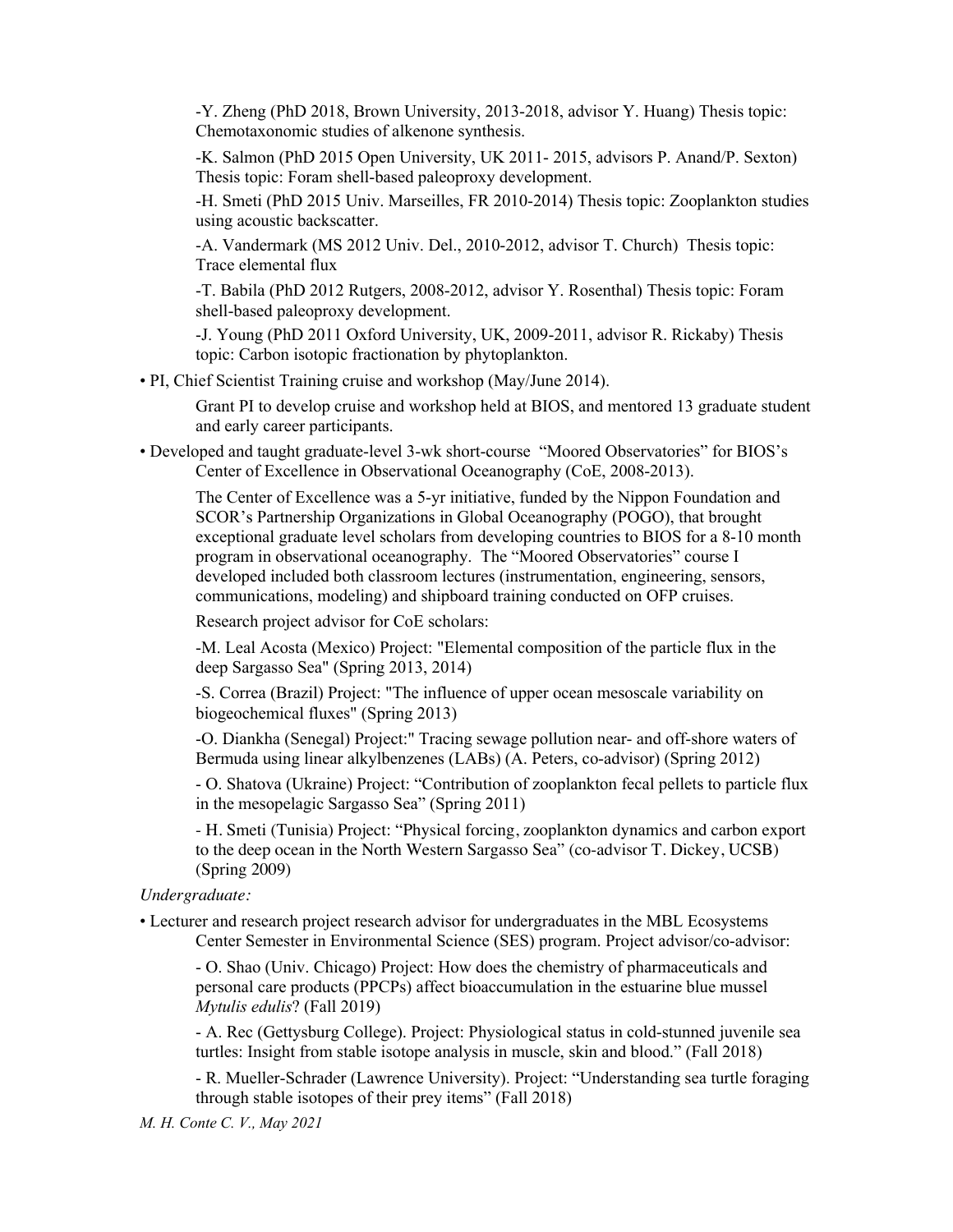- H. Salazar (Connecticut College). Project: "Plastic Beach (The arrival): Spatial heterogeneity of microplastic pollution on Cape Cod beaches and the impacts of different hydrographic sources" (Fall 2018)

- C. Beidelman (Northwestern University) Project: "Plastic Beach (The Spread): Microplastic distribution and composition across the tidal range of Cape Cod beaches" (Fall 2018)

- C. McGuire (Rhodes College) Project: "Plastic Marsh (The Tenacity): A look back at the varying anthropogenic impacts of esturay systems through microplastic pollution and stable isotopes" (Fall 2018)

- E. DeFilippis (The New School). Project: "Fatty acid and stable isotope profiles in juvenile sea turtles in Cape Cod in relation to their diet" (Fall 2017)

- M. Daugherty (Northwestern) Project: "Adsorption of organic pollutants to microplastics: The effects of dissolved organic matter (Fall 2016)

- T. Fehsenfeld (Colorado College). Project: "The Effect of Soil Type on Migration of Pharmaceuticals and Personal Care Products (PPCPs) Through Cape Cod Soils" (Fall 2015)

-Y. Zhang (Brown). Project: " Occurrence of Pharmaceuticals and Personal Care Products in wastewater and groundwater on Cape Cod" (Fall 2014)

-N. Elmekki (Princeton) co-advisor J. Huber. Project "Distribution of the antibiotic triclosan in the environment and its influence on bacterial resistance" (Fall 2014)

-S. Erskine (Wheaton). Project: " Linear Alkylbenzene Sulfonate Degradation in Aerobic versus Anaerobic Sediments" (Fall 2013)

-N. Buchs (Syracuse). Project: " Effects of Precipitation pH on epicuticular leaf waxes in grass" (Fall 2013)

-A. Brooks (Bates). Project: " Using polyunsaturated fatty acid biomarkers to trace changes in diet of the ribbed mussel, *Guekensia demissa*, in Great Sippewissett Marsh" (Fall 2012)

-T. Cunningham (Bates). Project: " Characterizing the molecular composition of epicuticular waxes of vegetation and in surface sediments in Great Sippewissett marsh, Falmouth MA" (Fall 2012)

• Research Advisor and mentor: NSF REU program, University of Chicago Metcalf Fellow Program, BIOS Cawthorn program, Woods Hole Partnership Education Program (PEP), MA Blue Economy Internship Program (BEIP)(ongoing)

Each year the Oceanic Flux Program funds and hosts undergraduates to participate in short research projects and also funds talented high-school students to participate as student research assistants (part-time academic year and full-time summer). I participate as a mentor in the PEP is a summer program sponsored by the Woods Hole Science institutions to promote science diversity. Summer undergraduates advised and their research projects:

- J. Hilditch (Cambridge Univ., BIOS Cawthorn intern) Project: "Analysis of upper ocean mesoscale physical variability and hurricane influence on particle export to the deep ocean" (Summer 2019) (co-advisors R. Johnson and F. DePacheco, BIOS)

- B. Hopkins (College of Wooster, OFP REU) Project: "Seasonality in stable carbon isotopic composition of deep ocean suspended particle profiles" (Summer 2019)

- A. Devitt (Univ. Chicago, MBL Metcalf Scholar) Project: "Hurricane forcing of the deep ocean particle flux" (Summer 2019)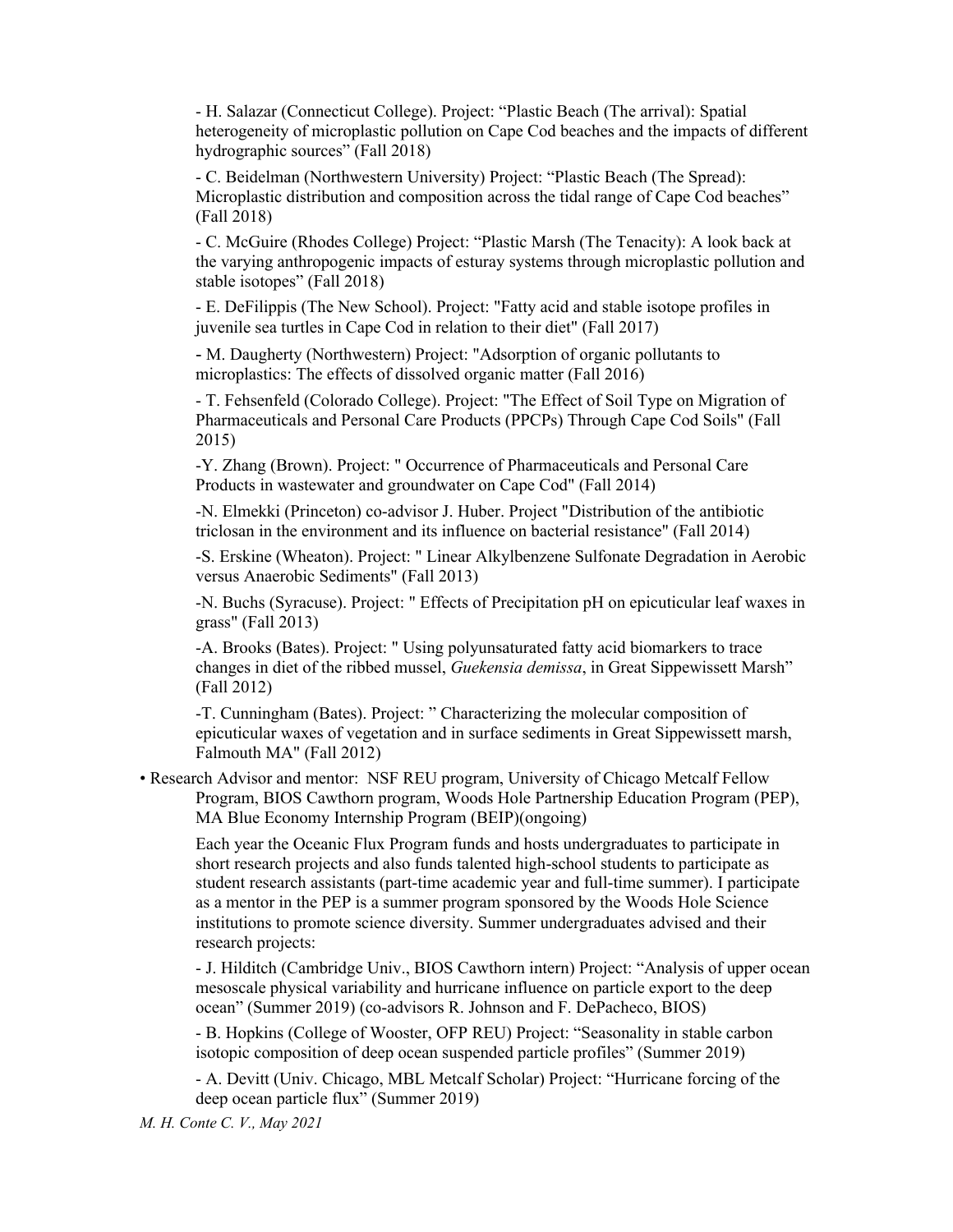- M. Karagiannis (Univ. Chicago, MBL Metcalf Scholar) Project: "Stable carbon isotopic composition of deep ocean suspended particles for assessment of lipid biosynthesis by piezophilic microbes" (Summer 2018)

- E. DeFilippis (The New School, OFP REU) Project: "Seasonality in lipid biomarker composition of suspended and sinking particles in the Sargasso Sea" (Summer 2018)

- J. Holo (Univ. Chicago, MBL Metcalf Scholar) Project: "Understanding particle cycling in the deep Sargasso Sea through the use of lipid biomarkers" (Summer 2017)

- F. Yeboah (Univ. Md. Eastern Shore, PEP) Project: "Assessing juvenile sea turtle habitat and nutritional history in Cape Cod waters using stable isotopes" (Summer 2017)

-L. Shaw (Univ. Chicago, OFP REU) Project: "Using lipid biomarkers to understand deep ocean organic particle flux" (Summer 2016)

-E. Manness (Univ. Tampa, OFP REU) Project: "Lipid biomarker composition of suspended particulate material in the Sargasso Sea" (Summer 2016)

-L. Shaw (Univ. Chicago, MBL Metcalf Scholar) Project: "Phosphorus Phase Associations in the Northern Sargasso Sea" (Summer 2015)

-E. Manness (Univ. Tampa, OFP REU) Project: "Seasonality and inter-annual variation in pteropod flux in the Sargasso Sea" (Summer 2015)

-Y. Zhang (Brown). Project: " Occurrence of Pharmaceuticals and Personal Care Products in wastewater and groundwater on Cape Cod" (Brown Univ. senior thesis project Spring 2015)

-S. Alex (Univ. Chicago, MBL Metcalf Scholar) Project: "Phosphorus partioning and phase associations in sinking marine particulates from the deep Sargasso Sea" (Summer 2014)

-T. Cunningham (Bates College, SES AVD Summer Scholar) Project: "Climate imprint on carbon isotopic signatures of leaf wax in arctic vegetation: Groundtruthing paleoclimate proxies." (Summer 2013)

- A. Aarons (Mt. Holyoke) Project: "Changes in lipid biomarker composition of sinking particles during the passage of three distinct eddy types through the deep Sargasso Sea" (Summer 2012 and Mt. Holyoke senior thesis project Fall 2012)

- R. Smith (Cambridge Univ., co-advisor: H. Elderfield). Project: "Investigating the relationship between variability of sea surface temperature and foraminiferal Mg/Ca ratios" (Summer 2012 BIOS Cawthorn Fellowship)

-B. Siranosian (Brown) Project: " Molecular composition of lipid biomarkers in deep ocean fluxes off Bermuda in relationship to mesoscale eddy passage" (Summer 2011)

-Rachel Franzblau (U. Mich) Project: "Molecular and isotopic composition of leaf waxes in Holocene lake sediments in French Guiana" (Summer 2010)

-Jean Fang (MIT) Project: "Influences of physical forcing and seasonality on biological components of deep ocean particle flux in the Sargasso Sea" (Summer 2009)

• Mentor, ASLO Multicultural Program (ASLOMP), AGU/ASLO Ocean Sciences Meetings *High school:*

• Informal advising of over 25 high school student lab assistants working in the lab (ongoing)

- Woods Hole Science and Technology (WHSTEP) liason between Scientific Institutions, Industry and High Schools/ Technical Schools. Participant in WHSTEP activities
- Contributor to education products targeted to teen audiences (see below)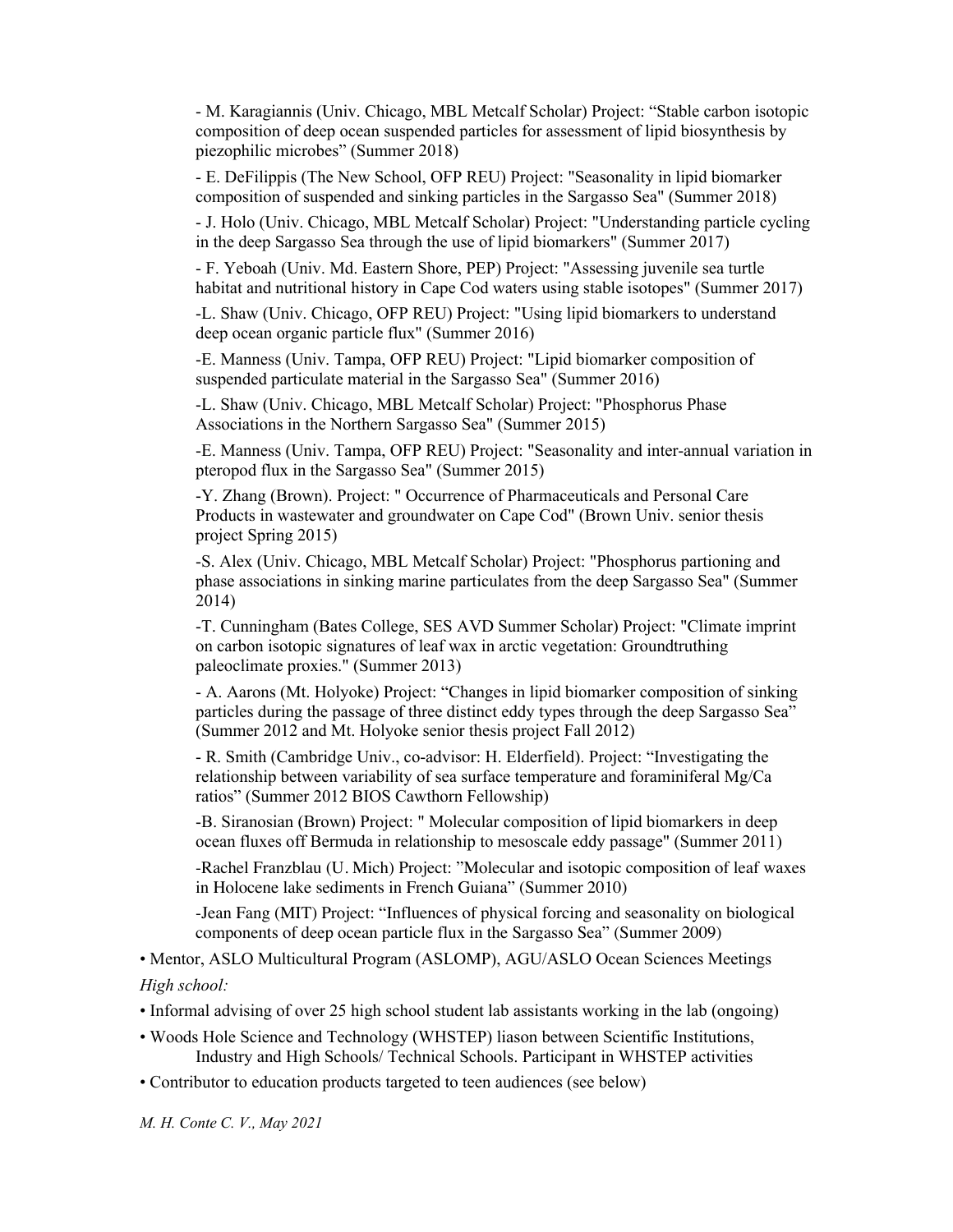#### *Outreach:*

- public lectures (see below)
- Woods Hole summer Science Stroll

### **FIELD ACTIVITIES (2014-2021)**

- OFP mooring cruises on R/V Atlantic Explorer (Chief Scientist, 1996-present) Since 2014:Apr, Oct 2014; Apr, Nov 2015; Apr, Oct 2016; Apr, Aug 2017; Jan, Jun, Oct 2018; Apr, Oct 2019, Aug 2020, Apr 2021. Recent cruises have included research collaborators from BIOS, Old Dominion Univ., UC Davis, U. Md., UNC Wilmington, and Univ. Chicago, and undergraduate and graduate students from BIOS, Princeton, Eckerd, Univ Penn., Memorial University, Renselaer, U. Puerto Rico, Southampton, Univ. Chicago, Univ Victoria, Ga Military Academy. The 2009-2013 cruises provide training of CoE scholars as part of their Moored Observatories module.
- Chief Scientist Training cruise, Course coordinator and Instructor (Barbados-Bermuda, May/June 2014)

#### **PRESENTATIONS (2014-2021)** \*public lecture

\*Conte, M. H. and R. Pedrosa Pamies (2020) A Changing Climate, A Changing Ocean. Ecosystems Center and Semester in Environmental Science Lunch and Learn webinar (Nov 2020)

https://mbl.hosted.panopto.com/Panopto/Pages/Viewer.aspx?id=b5337ed9-e8b0-4481 bf5b-ac7000f8534b

- \*Conte, M. H. (2020) A Changing Climate, A Changing Ocean. Univ Chicago Alumini Association webinar (July 2020)
- Conte, M. H., R. Hopkins, M. Karagiannis, J.C Weber, R Pedrosa Pamies (2020) Organic carbon production and remineralization in the oligotrophic water column assessed using compound-specific stable isotopic composition of particulate fatty acids. AGU/ASLO Ocean Sciences Meeting, Abst OB52B-07 (San Diego, CA Feb 2020)
- Hilditch<sup>, J</sup>., M. H Conte, R.J Johnson, F. Pacheco<sup>,</sup> R. Pedrosa Pamies, Investigation of eddy storm induced near inertial wave motions in the northern Sargasso Sea. AGU/ASLO Ocean Sciences Meeting, Abst PI44C-2583 (San Diego, CA Feb 2020)
- Pedrosa Pamies, R. M. H. Conte, J. C. Weber, R. J. Johnson (2020) Hurricanes enhance the ocean's biological pump. AGU/ASLO Ocean Sciences Meeting, Abst OC34A-1459 (San Diego, CA Feb 2020)
- Conte, M. H., A. M. Carter, D. A. Koweek, J. C. Weber (2019) Particle Flux Processing in the deep ocean: Insights from the Oceanica Flux Program time series in the oligotrophic North Atlantic. Goldschmidt Conference Abst (Barcelona, Spain, Aug 2019)
- Pedrosa-Pamies, R. M. H. Conte, J.C. Weber, R. Johnson (2019) Impact of major hurricanes on the deep ocean. Goldschmidt Conference Abst (Barcelona, Spain, Aug 2019)
- \*Conte, M. H. (2019) A Changing Climate, A Changing Ocean. Maria Mitchell Association (Nantucket, MA, July 2019) Public Lecture
- Smart, S. M., H. Ren, S.E. Fawcett, R. Schiebel, M. H. Conte, P.A. Rafter, K.K. Ellis, A. Martínez-García, M.A. Weigand, S. Oleynik, A.N.Roychoudhury, G. H. Haug, D.M. Sigman (2018) Decoding Planktic Foraminifera-bound Nitrogen Isotopes: Clues from the Modern Ocean. AGU Fall Mtg. (Washington D.C., Dec 2018)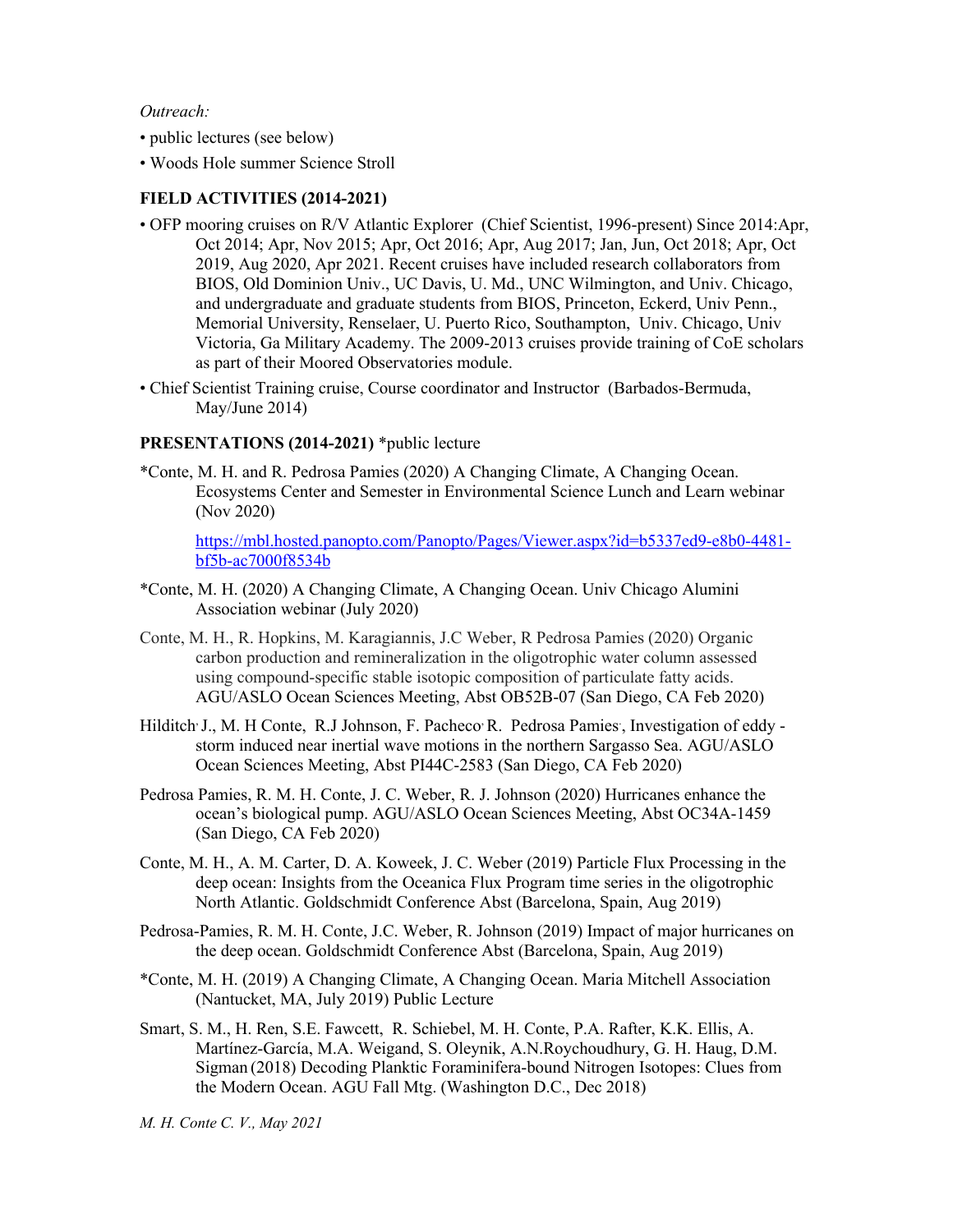- Karagiannis, M. M., J. C. Weber, M. H. Conte (2018) Origins of deep sea polyunsaturated fatty acids assessed using compound specific stable isotopes. GSA annual meeting (Indianapolis, IN, Nov 2018)
- Conte, M. H., A. M. Carter, D. A. Koweek, J. C. Weber (2018) Trace elemental scavenging by particle flux processes in the deep ocean interior: Insights from the Oceanic Flux Program time series. Goldschmidt Conference, Abst 2018002331 (Boston, MA Aug 2018)
- Pedrosa Pamies, R., M. H. Conte, J. C. Weber and R. Johnson (2018) Impact of Hurricane Nicole on carbon cycling in the Sargasso Sea water column: Insights from lipid biomarkers in suspended and sinking particles. OCB Summer Workshop (Woods Hole MA, Jun 2018)
- \*DeFelippis, E., M. H. Conte, J. C. Weber, R. Pedrosa-Pamies (2018) Lipid and stable isotope profiles in cold-stunned juvenile sea turtles of Cape Cod. Cape Cod Natural History Conference (Hyannis, MA Mar 2018)
- Conte, M. H., J. C. Weber, R. Pedrosa Pamies (2018) The Oceanic Flux Program (OFP) timeseries turns 40. AGU/ASLO Ocean Sciences Meeting, Abst IS12A-03 (Portland, OR Feb 2018)
- Pedrosa-Pàmies, R., M.H. Conte, J.C. Weber, R.J. Johnson (2018) Impact of Hurricane Nicole on particle cycling in the Sargasso Sea traced using lipid biomarkers. AGU/ASLO Ocean Sciences Meeting, Abst IS12A-06 (Portland, OR Feb 2018)
- Xu, C., P. Lin, K. Schwehr, W. Xing, L. Sun, A. Yard, P. Hatcher, M. H. Conte and P. H. Santschi (2018) Hydroxamate siderophores moieties responsible for scavenging Fe and particle-reactive radionuclides (Th, Pa and Po) are present in marine sinking particles as detected by ESI-FTICRMS. AGU/ASLO Ocean Sciences Meeting, Abst CT21A-05 (Portland, OR Feb 2018)
- Conte M. H., R. Pedrosa Pamies, J. C. Weber (2017) Organic matter diagenesis within the water column and surface sediments of the northern Sargasso Sea revealed by lipid biomarkers. AGU Fall Meeting, Abst 280733 (New Orleans, LA Dec 2017)
- Pedrosa Pamies, R., M. H. Conte and J. C. Weber (2017) Insights into particle cycling in the Sargasso Sea from lipid biomarkers in suspended particles: Seasonality and physical forcing. AGU Fall Meeting, Abst 279047 (New Orleans, LA Dec 2017)
- \*Conte, M. H. (2017) Unlocking the Bermuda Triangle: What Sargasso Sea time-series are revealing about our ocean planet. Univ. Chicago Alumni Club (Univ. Chicago, Nov 2017)
- Pedrosa Pamies, R., M. H. Conte and J. C. Weber (2017) Particle cycling in the Sargasso Sea water column revealed by lipid biomarkers in suspended particles: Seasonality and physical forcing (OCB Meeting, Woods Hole Jul 2017; Gordon Conference Aug 2017)
- Conte, M. H. (2016) Particle flux in the ocean's interior: Insights from the Oceanic Flux Program (OFP) time-series (U Mass Dartmouth, Dec 2016)
- \*Conte, M. H. (2016) What sinks in the Bermuda Triangle, and why it's important. Public Lecture. Newcomers Group (Falmouth MA Jun 2016)
- Conte, M. H., A. M. Carter, D. Koweek, J. C. Weber. (2016) A decadal record of elemental composition of particle flux in the deep Sargasso Sea. AGU/ASLO Ocean Sciences Meeting, Abst. CT21A-04 (New Orleans LA, Feb 2016)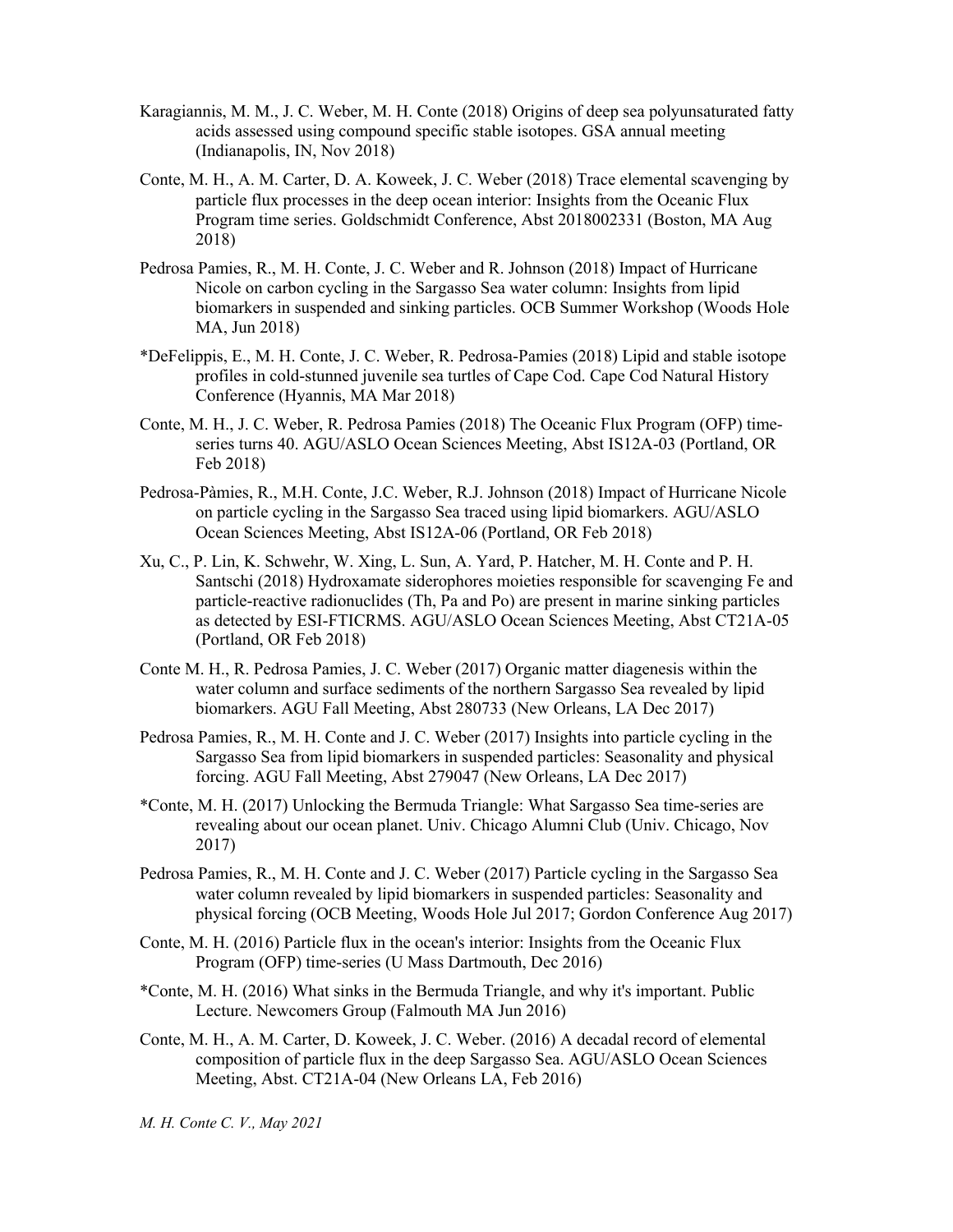- Carter, A. M., M. H. Conte, J. C. Weber and L. Shaw (2016) Phosphorus phase associations in the deep ocean particle flux in the Sargasso Sea. AGU/ASLO Ocean Sciences Meeting, Abst. CT24A-0157 (New Orleans LA, Feb 2016)
- Smart, S., H. A. Ren, S. E. Fawcett, M. H. Conte, P. A. Rafter, K. K. Ellis, M. A. Weigand, D. M. Sigman (2016) Ground-truthing the foraminifera-bound nitrogen isotope paleoproxy in the modern Sargasso Sea AGU/ASLO Ocean Sciences Meeting, Abst. PC51A-02 (New Orleans LA, Feb 2016)
- Gonsior, M., S. Timko, M. H. Conte and P. Schmitt-Kopplin (2016) Time-resolved and depthdependent photodegradation of marine dissolved organic matter analyzed by semicontinuous EEM fluorescence monitoring. AGU/ASLO Ocean Sciences Meeting, Abst. CT52A-06 (New Orleans LA, Feb 2016)
- Salmon, K., P. Anand, P. F. Sexton, M. H Conte and J. Bijma (2014) Controls on shell thickness in modern planktonic foraminifera. AGU Fall Meeting, Abstr. B41B-0012. (San Francisco CA Dec 2014)
- Conte, M. H. and J. C. Weber (2014) The Oceanic Flux Program (OFP) time-series of particle flux in the deep Sargasso Sea: linkages with upper ocean physics and biology. Ocean Carbon and Biogeochemistry workshop (Woods Hole MA, Jul 2014)
- Luisa-Leal, M., M. H. Conte, D. Koweek, S. Huang, J. C. Weber (2014) Elemental composition of the particle flux in the deep Sargasso Sea: Seasonality and changes with depth, AGU/ASLO Ocean Sciences Meeting (Honolulu HI, Feb 2014)
- Conte, M. H. , J. C. Weber, D. Koweek and T. D. Dickey (2014) Episodic advection of detrital reef sediments to the deep Sargasso Sea: A tale of two hurricanes. AGU/ASLO Ocean Sciences Meeting (Honolulu HI, Feb 2014)

### **PUBLICATIONS**

- (61) Cael, B. B., K. Bisson, M. H. Conte, M.T. Duret, C. L. Follett, S. A. Henson, M.C. Honda, M. H. Iversen, D. M. Karl, R. S. Lampitt, C. B. Mouw, F. Muller-Karger, C. A. Pebody, K.L. Smith Jr., D. Talmy (2021) Open ocean particle flux variability from surface to seafloor *Geophys. Res. Lttrs. DOI: 10.1029/2021GL092895*
- (60) Xu C., P. Lin, L. Sun, H. Chen, W.Xing, M. Kamalanathan, P. G. Hatcher, M. H. Conte, A. Quigg, P. H. Santschi (2020) Molecular nature of marine particulate organic iron-carrying moieties revealed by electrospray ionization Fourier-transform ion cyclotron resonance mass spectrometry (ESI-FTICRMS). *Frontiers in Earth Sci. doi:10.3389/feart.2020.00266*
- (59) Pedrosa-Pamies, R., M.H. Conte, J.C. Weber, R. Johnson (2019) Hurricanes enhance labile carbon export to the deep ocean. *Geophys. Res. Letts.* /doi.org/10.1029/2019GL083719
- (58) Conte, M. H. (2019) Oceanic Particle Flux. In Cochran, J. Kirk; Bokuniewicz, J. Henry; Yager, L. Patricia (eds.) *Encyclopedia of Ocean Sciences, 3rd Edition*, vol.[4], pp. 192-200. Oxford: Elsevier.
- (57) Zheng, Y., P. Heng, M. H. Conte, R. S. Vachula, Y. Huang. (2019) Comprehensive chemotaxonomic profiling and novel paleotemperature indices based on alkenones and alkenoates: potential for disentangling mixed species input. *Org. Geochem.* 128, 26-41.
- (56) Conte, M. H., A. M. Carter, D. A. Koweek, S. Huang, J. C. Weber. (2019) The elemental composition of the deep particle flux in the Sargasso Sea. *Chem. Geol.,* 511, 279 https://doi.org/10.1016/j.chemgeo.2018.11.001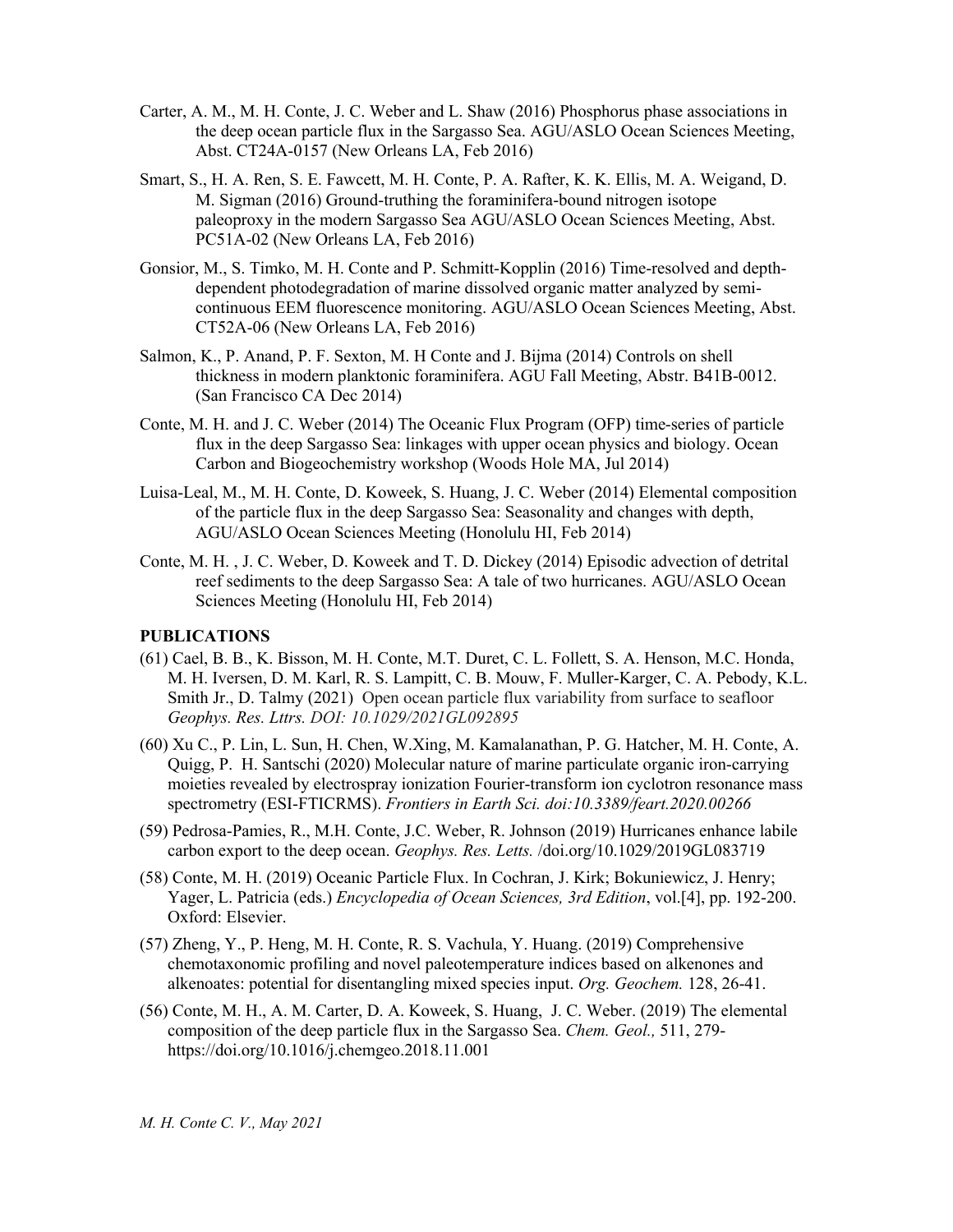- (55) Pedrosa Pamies, R., M. H. Conte, J. C. Weber and R. Johnson. (2018) Particle cycling in the Sargasso Sea water column:insights from lipid biomarkers in suspended particles. *Progr. Oceanogr.* doi: 10.1016/j.pocean.2018.08.005.
- (54) Smart, S. M., H. Ren, S. E. Fawcett, R. Schiebel, M. H. Conte, P. A. Rafter, K. K. Ellis, M. A. Weig, D. M. Sigman and G. H. Haug. (2018) Ground-truthing the planktic foraminiferbound nitrogen isotope paleoproxy in the Sargasso Sea. *Geochem. Cosmochim. Acta.* 235, 463-482. https://doi.org/10.1016/j.gca.2018.05.023
- (53) Salmon, K.H., P. Anand, P.F. Sexton, M. Conte. (2016) Calcification and growth processes in plantonic foraminifera complicate the use of B/Ca and U/Ca as carbonate chemistry proxies. *Earth Planetary Sci. Letts.* 449, 372-381.
- (52) Timko. S. A., Maydanov A., Pittelli S. L, Conte M. H., Cooper W. J., Koch B. P, Schmitt-Kopplin P., Gonsior M. (2015) Depth-dependent Photodegradation of Marine Dissolved Organic Matter. *Frontiers Mar. Sci. DOI=10.3389/fmars.2015.00066*
- (51) Salmon, K.H., P. Anand, P.F. Sexton, M. Conte. (2015) Upper ocean mixing controls the seasonality of planktonic foraminifer fluxes and associated strength of the carbonate pump in the oligotrophic North Atlantic. *Biogeosciences* 12, 223–235.
- (50) Babila, T.L., Rosenthal, Y. , M. H. Conte. (2014) Evaluation of the biogeochemical controls on B/Ca of *Globigerinoides ruber* white from the Oceanic Flux Program, Bermuda. *Earth Planetary Sci. Letts.* 404, 67-78.
- (49) Gonsior M., W. J. Cooper, M. H. Conte, N. Hertkorn, D. Bastviken and P. Schmitt-Kopplin (2014) Photochemical production of polyols arising from significant photo-transformation of dissolved organic matter in the oligotrophic surface ocean. *Mar. Chem.* 163,10-18.
- (48) Conte, M. and J. C Weber (2014) Particle flux in the deep Sargasso Sea: The 35 year Oceanic Flux Program time series, *Oceanogr.* 27, 142–147.
- (47) Chuang C.-Y., P. H. Santschi, Y.-F. Ho, M. H. Conte, L. Guo, D. Schumann, M. Ayranov. (2013) Biopolymers as major carrier phases and redox regulators of natural radionuclides of Th, Pa, Pb, Po, and Be in settingling particles in the Sargasso Sea. *Mar. Chem.*, 157, 131-143.
- (46) Hong G.H., M. Baskaran, T.M. Church and M.H. Conte. (2013) Scavenging, cycling and removal fluxes of 210Po and 210Pb at the Bermuda Time Series site in the northwest Sargasso Sea. *Deep-Sea Research* II, 93,108-118.
- (45) Young, J. N., Bruggeman, J., Rickaby, R.E.M., Erez, J., Conte, M. (2013) Evidence for changes in carbon isotopic fractionation by phytoplankton between 1960 and 2010. *Global Biogeochem. Cycles*, 27, 505**–**515.
- (44) Shatova, O., D. Koweek, M. H Conte and J. C Weber. (2012) Contribution of zooplankton fecal pellets to particle flux in the mesopelagic Sargasso Sea. *J. Plankton Res.* 34, 905-921.
- (43) Mortazavi, B., M. Conte, J. Chanton, J. C. Weber, W. Cropper and T. Martin (2012) Isotopic variability in the carbon isotopic composition of foliage carbon pools (soluble carbohydrates, waxes) and respiration fluxes in southeastern US pine forests. *J. Geophys. Res.*- *Biogeosciences*., DOI: 10.1029/2011JG001867
- (42) Helmke P., S. Neuer, M. W. Lomas, M. Conte and T. Freudenthal. (2009) Cross-basin differences in the organic carbon export and flux attenuation in the subtropical North Atlantic Gyre. *Deep-Sea Res. I*, 10.1016/j.dsr.2009.11.001
- (41) Mortazavi, B., M. H. Conte, J. Chanton, M. C. Smith, J. C. Weber, J. Crumsey and J. Ghashghaie. (2009) Does the <sup>13</sup>C of foliage respired CO<sub>2</sub> and biochemical pools reflect the 13C of recently assimilated carbon? *Plant, Cell and Environment*, 32, 1310-1323.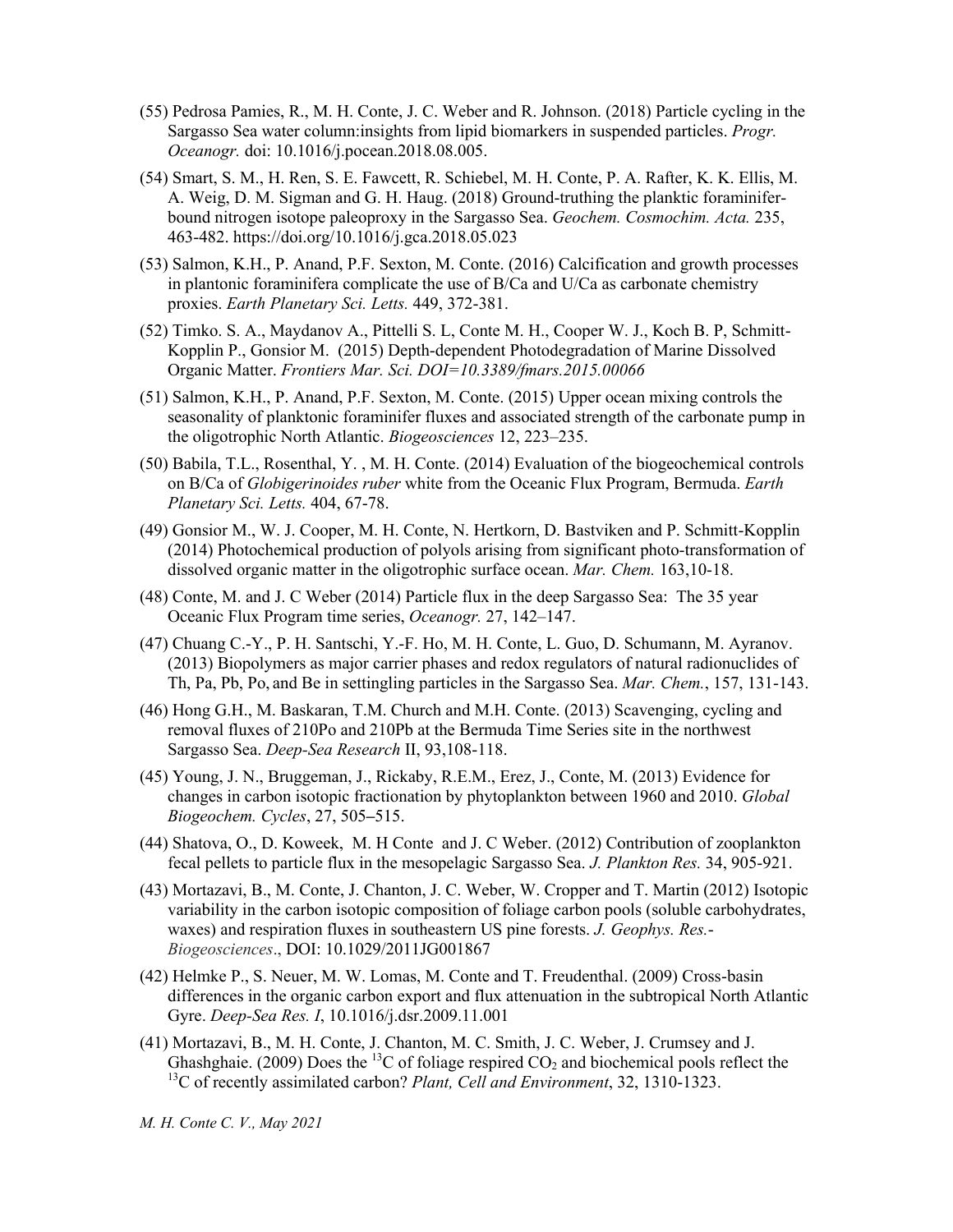- (40) Roberts, K. A., C. Xu, C.-C Huang, M. H. Conte, P. H. Santschi. (2009) Scavenging and fractionation of thorium vs. protactinium in the ocean, as determined from particle-water partionaing experiments with sediment trap material from the Gulf of Mexico and Sargasso Sea. *Earth Planet. Sci. Letts.*, 286, 131-138
- (39) Hobbie J. E., E. A. Hobbie, J.C. Weber, J. Shamhar, H. Drossman, and M. Conte (2009) Mycorrhizal fungi supply nitrogen to host plants in arctic tundra and boreal forests:  ${}^{15}N$  is the key signal. *Can. J. Microbiology55, 84-94.*
- (38) Huang, S. and M. Conte (2009) Source/process apportionment of major and trace elements in sinking particles in the Sargasso Sea, *Geochim. Cosmochim. Acta 73, 65-90.*
- (37) Turich, C. M., K. H. Freeman, M. A. Bruns, M. Conte, A. Jones and S. G. Wakeham. (2007) Lipids of the marine Archea: Patterns and provenance in the water-column and sediments. *Geochim. Cosmochim. Acta* 71, 3272-3291
- (36) Stoll, H., P. Ziveri, N. Shimizu, M. Conte and S. Theroux. (2007). Relationship between coccolith Sr/Ca ratios and coccolithophore production and export in the Arabian Sea and Sargasso Sea. *Deep-Sea Res. II,* 54, 581-600.
- (35) Van Beek, P., R. Francois, M. Conte, J.-L. Reyss, M. Souhant and M. Charette (2007)  $^{228}Ra^{226}Ra$  and  $^{226}Ra/Ba$  ratios in seawater and particles at the OFP site in the western Sargasso Sea near Bermuda. *Geochim. Cosmochim. Acta.* 71, 71-86.
- (34) Huang, S., E. R. Sholkovitz and M. H. Conte. (2007) Application of high-temperature fusion for analysis of major and trace elements in marine sediment trap samples. *Limnol. Oceanogr: Methods.*5, 13-22.
- (33) Conte, M. H., M.-A. Sicre, C. Ruhlemann, J. C. Weber, S. Schulte, D. Schulz-Bull and T. Blanz (2006) Global temperature calibration of the alkenone unsaturation index ( $U^{K}$ <sub>37</sub>) in surface waters and comparison with surface sediments. *Geochem., Geophys., Geosys.* 7, doi:10.1029/2005GC001054
- (32) Medeiros, P. M., M. H. Conte, J. C. Weber and B. R. T. Simoneit (2006) Sugars as source indicators of biogenic organic carbon in aerosols collected above the Howland Experimental Forest, Maine. *Atmos. Environ*. 40, 1694-1705.
- (31) Conte, M. H., T. D. Dickey, J. C. Weber, R. J. Johnson and A. H. Knap. (2003) Transient physical forcing of pulsed export of bioreactive organic material to the deep Sargasso Sea. *Deep-Sea Research I* 50, 1157-1187.
- (30) Anand, P., H. Elderfield and M. H. Conte (2003) Calibration of Mg/Ca thermometry in planktonic foraminifera from a sediment trap time series. *Paleoceanogr.* 18, doi: 10.1029/2002PA000846.
- (29) Conte, M. H., J. C. Weber, P. J. Carlson and L. B. Flanagan. (2003) Molecular and carbon isotopic composition of leaf wax in vegetation and aerosols in a northern prairie ecosystem. *Oecologia,*135, 67-77.
- (28) Conte, M.H. and J.C. Weber (2002) Long range atmospheric transport of terrestrial biomarkers to the western North Atlantic, *Global Biogeochem. Cycles*. 16(4), 1142, doi:10.1029/2002GB001922.
- (27) Conte, M.H. and J.C. Weber (2002) Plant biomarkers in aerosols record isotopic discrimination of terrestrial photosynthesis. *Nature* 417, 639-641.
- (26) Antia, A.N. , W. Koeve,, G. Fischer, T. Blanz, D. Schulz-Bull, J. Scholten, S. Neuer, K. Kremling, J. Kuss, R. Peinert, D. Hebbeln, U. Bathmann, M. Conte, U. Fehner, B. Zeitzschel. (2001) Basin-wide particulate carbon flux in the Atlantic Ocean: regional export patterns and potential for atmospheric CO2 sequestration. *Global Biogeochem. Cycles* 15, 845-862.

*M. H. Conte C. V., May 2021*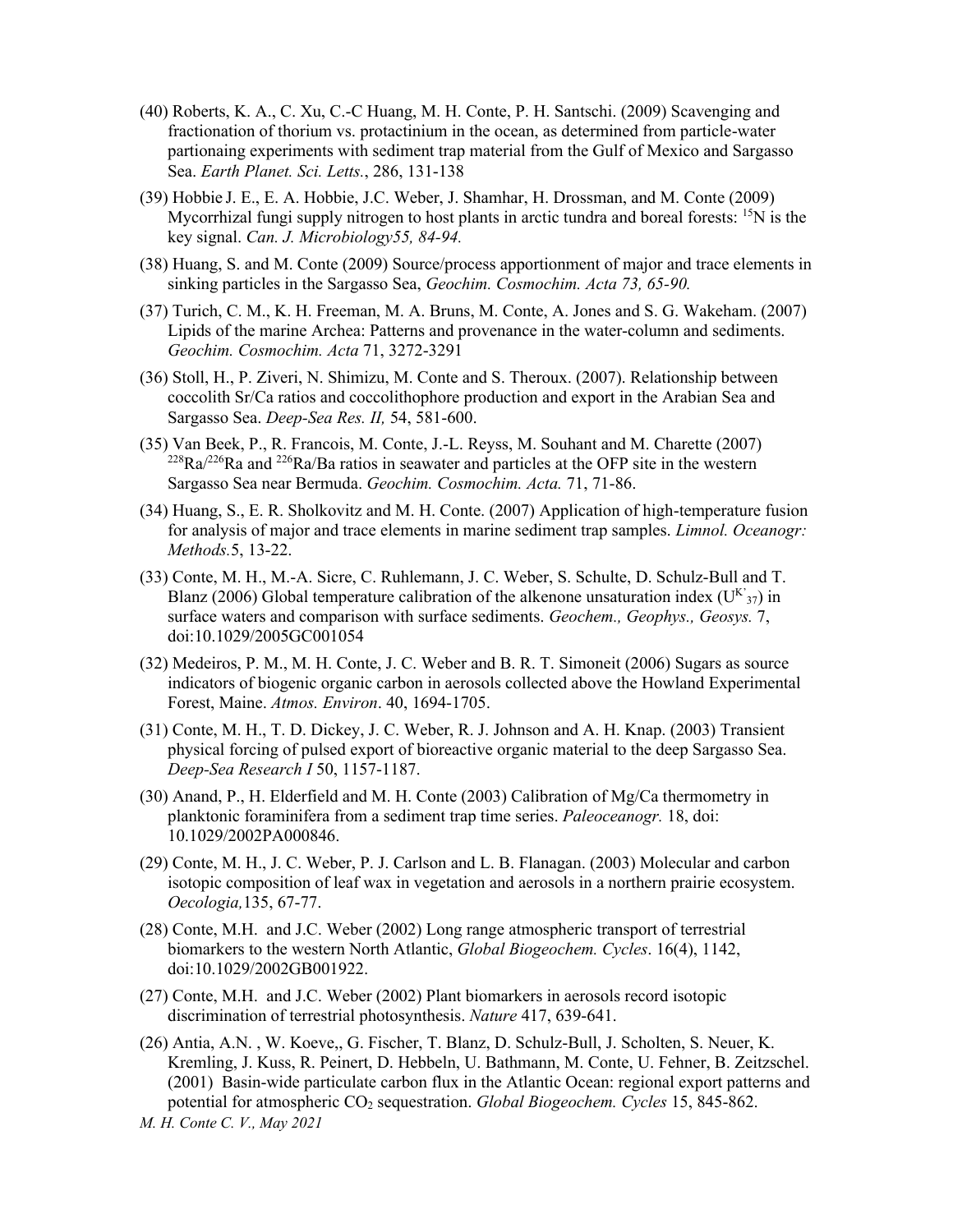- (25) Bijma J., Altabet M., Conte M., Kinkel H, Versteegh J. M., Volkman J. K., Wakeham S. G. and Weaver P. P. (2001) Primary signal: Ecological and environmental factors- Report from Working Group 2. *Geochem., Geophys., Geosystems*, 2, paper number 2000GC000051.
- (24) Eglinton, T. I., M. H. Conte, G. Eglinton and J. M. Hayes (2001) Proceedings of a workshop on alkenone-based paleoceanographic indicators. *Geochem., Geophys., Geosystems*, 2, paper number 2000GC000122.
- (23) Conte, M.H., J.C. Weber, L.L. King, S.G. Wakeham (2001) The alkenone temperature signal in western North Atlantic surface waters. *Geochem. Cosmochim. Acta* 65, 4275-4287
- (22) Conte, M. H., N. Ralph and E. Ross (2001) Seasonal and interannual variability in deep ocean particle fluxes at the Oceanic Flux Program/Bermuda Atlantic Time-series (BATS) site in the western Sargasso Sea near Bermuda, *Deep-Sea Res. II*, 48, 1471-1505.
- (21) Conte, M. H., J. C. Weber, and N. Ralph (1998) Episodic particle flux in the deep Sargasso Sea: An organic geochemical assessment. *Deep-Sea Res.* I 45, 1819-1841.
- (20) Conte, M. H., A. Thompson, D. Lesley and R. P. Harris (1998) Genetic variability and physiological influences on the alkenone/alkenoate versus growth temperature relationship in *Emiliania huxleyi* and *Gephyrocapsa oceanica*. *Geochim. Cosmochim. Acta* 62, 51-68.
- (19) Madureira, L. A. S., S. van Keveld, G. Eglinton, M. H. Conte, G. Ganssen, J. E. van Hinte, J. Ottens. (1997) Late Quaternary high-resolution biomarker and other sedimentary climate proxies in a northeast Atlantic core. *Paleoceanogr.* 12, 255-269.
- (18) Ternois, Y., M.-A. Sicre, A. Lorre, A. Saliot, M. H. Conte and G. Eglinton (1997) Evaluation of long-chain alkenones as paleotemperature indicators in the Mediterranean Sea. *Deep-Sea Res.* 44, 271-286.
- (17) Conte, M. H., G. Eglinton and L. A. S. Madureira (1995) Origin and fate of organic biomarker compounds in the water column and sediments of the eastern North Atlantic. *Phil. Transactions of the Royal Society* 348, 169-178.
- (16) Conte, M. H., J. C. Green and G. Eglinton (1995) Lipid biomarker diversity in the coccolithophorid *Emiliania huxleyi* (PRYMNESIOPHYCEAE) and the related species *Gephyrocapsa oceanica*. *J. Phycol.* 31,272-282.
- (15) Madureira, L. A. S., M. H. Conte and G. Eglinton (1995) The early diagenesis of lipid biomarker compounds in North Atlantic sediments. *Paleoceanogr.* 10, 627-642.
- (14) Peterson, L. C., M. R. Abbott, D. M. Anderson, J. P. Caulet, M. H. Conte, K. C. Emeis, A. E. S. Kemp, and C. P. Summerhayes. (1995) How do upwelling systems vary through time? pp. 285 - 313 in C. P. Summerhayes et al. (eds*.*) *Upwelling in the Ocean: Modern Processes and Ancient Records*. J. Wiley and Sons, Chichester. 422 pp.
- (13) Conte, M. H., A. Thompson, and G. Eglinton (1994) Primary production of lipid biomarker compounds by *Emiliania huxleyi*: Results from an experimental mesocosm study in fjords of southern Norway. *Sarsia* 79, 319-331.
- (12) Conte, M. H., L. A. S. Madureira, D. Keen, C. Rendall, and G. Eglinton (1994) Millimeterscale profiling of abyssal marine sediments: Role of bioturbation in early sterol diagenesis. *Org. Geochem*. 22, 979-998.
- (11) Conte, M. H., J. K. Volkman and G. Eglinton (1994). Lipid biomarkers of the Haptophyta In: *The Haptophyte Algae,* eds. J. C. Green and B. S. C. Leadbetter, Clarendon Press, pp. 351 - 377.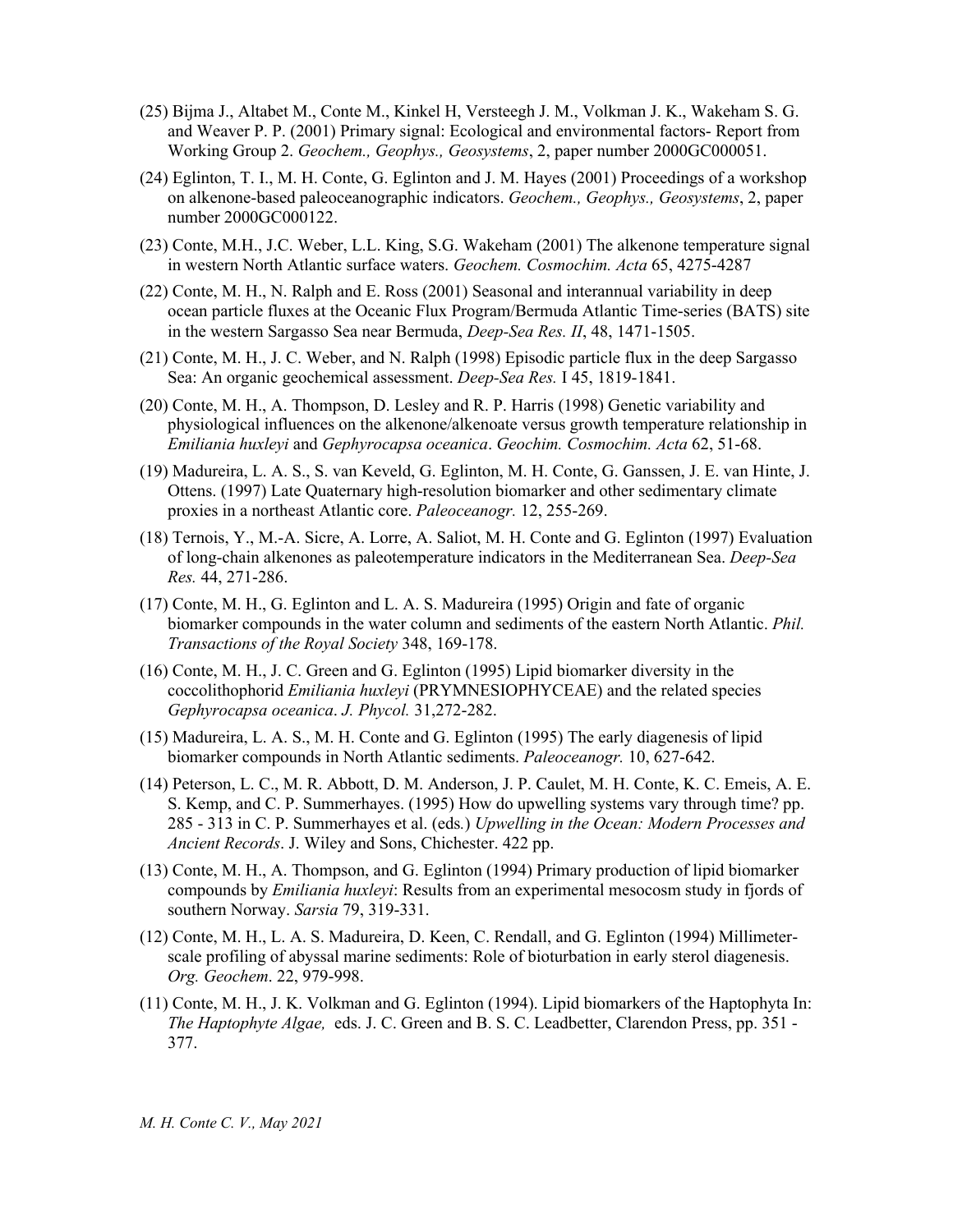- (10) Conte, M. H. and G. Eglinton (1993) Alkenone and alkenoate distributions within the euphotic zone of the eastern North Atlantic: Correlation with production temperature. *Deep-Sea Res*. 40, 1935 - 1962.
- (9) Westbroek, P., C. W. Brown, J. van Bleijswijk, G. J. Brummer, M. H. Conte, J. Egge, E. Fernandez, R. Jordan, M. Knappertsbusch, J. Stefels, M. Veldhuis, P. van der Wal and J. Young (1993) A model system approach to biological climate forcing: The example of *Emiliania huxleyi*. *Global and Planetary Change* 8, 27 - 46.
- (8) Weeks, A., M. H. Conte, R. P. Harris, A. Bedo, I Bellan, P. H. Burkill, E. S. Edwards, D. S. Harbour, H. Kennedy, C. Llewellyn, P. Burkill, R. F. C. Mantoura, C. E. Morales, A. J. Pomroy and C. C. Turley. (1993) The physical and chemical environment and changes in community structure associated with bloom evolution: the JGOFS North Atlantic Bloom Experiment. *Deep-Sea Res.* II 40, 347-368.
- (7) Conte, M. H , G. Eglinton and L. A. S. Madureira (1992) Long- chain alkenones and alkyl alkenoates as paleotemperature indicators: Their production, flux and early diagenesis in the Eastern North Atlantic. In: *Adv. in Organic Geochemistry 1991*, C. B. Eckardt, S. R. Larter *et. al,* editors, Organic Geochemistry 19, 287-298.
- (6) Conte, M. H. and Bishop, J. K. B. (1988) Nanogram quantification of nonpolar lipid classes in environmental samples by high-performance thin-layer chromatography. *Lipids* 23, 493-500.
- (5) Conte, M. H., Bishop, J. K. B. and Backus, R. H. (1986) Nonmigratory, 12-kHz, deep scattering layers of Sargasso Sea origin in warm-core rings. *Deep-Sea Res*. 33, 1869-1884.
- (4) Bishop, J. K. B, Conte, M. H., Wiebe, P. H., Roman, M. R. and Langdon, C. (1986) Particulate matter production and consumption in deep mixed layers: Observations in a warm-core ring. *Deep-Sea Res*. 33, 1813-1841.
- (3) Bishop, J. K. B., Schupack, D., Scherrell, R. M. and Conte, M. H. (1985) A Multiple Unit Large Volume *in situ* Filtration System (MULVFS) for sampling oceanic particulate material in mesoscale environments. In: A. Zirino, ed*. Mapping Strategies in Chemical Oceanography,* vol. 209, Adv. in Chemistry Series, Am. Chem. Soc., Washington D. C.
- (2) Conte, M. H., Otto, R. G and Miller, P. E. (1980) Day/night distributions of juvenile fishes in the Upper Chesapeake Bay. Special Report No. 80, Chesapeake Bay Institute, Baltimore MD.
- (1) Conte, M. H., Otto, R. G. and Miller, P. E. (1979) Short term variability in ichthyoplankton in the Upper Chesapeake Bay. *Est. Coastal Mar. Sci*. 8, 511-522.

#### **Non-Refereed Literature/Media and other contributions**

- Peterson, C. (2020) In: Into the Deep: Science, Technology and the Quest to Protect the Ocean. Twenty-First Century Books, Lerner Publ. (student textbook, chapter features the OFP time-series and its scientists)
- Conte, M. H. (2018) Celebrating 40 Years of the Oceanic Flux Program. BIOS Currents (April 2018).
- Orr K. K. (2014) Floating Seaweed (*Sargassum*). In: Laffoley D, Thevenon F, Baxter J. and Oliver J. (editors), *Managing Natural Carbon Stores in the Open Ocean: Raising Awareness, Understanding the Importance, Taking Actions.* International Union for Conservation of Nature (IUCN). Gland, Switzerland. 124 pp.
- Conte M. H. (2013) Celebrating 35 Years of Particle Flux Measurements in the Sargasso Sea. BIOS currents (Apr 2013)
- Conte, M. H. (2008) Observing the Global Community. BIOS Meridian Winter 08/09 20-21.
- Conte, M. H. (2006) The R/V Bank of Bermuda Atlantic Explorer: Designed to meet the needs of ocean research and education. BIOS Meridian (Fall 06) 11-13.
- *M. H. Conte C. V., May 2021*